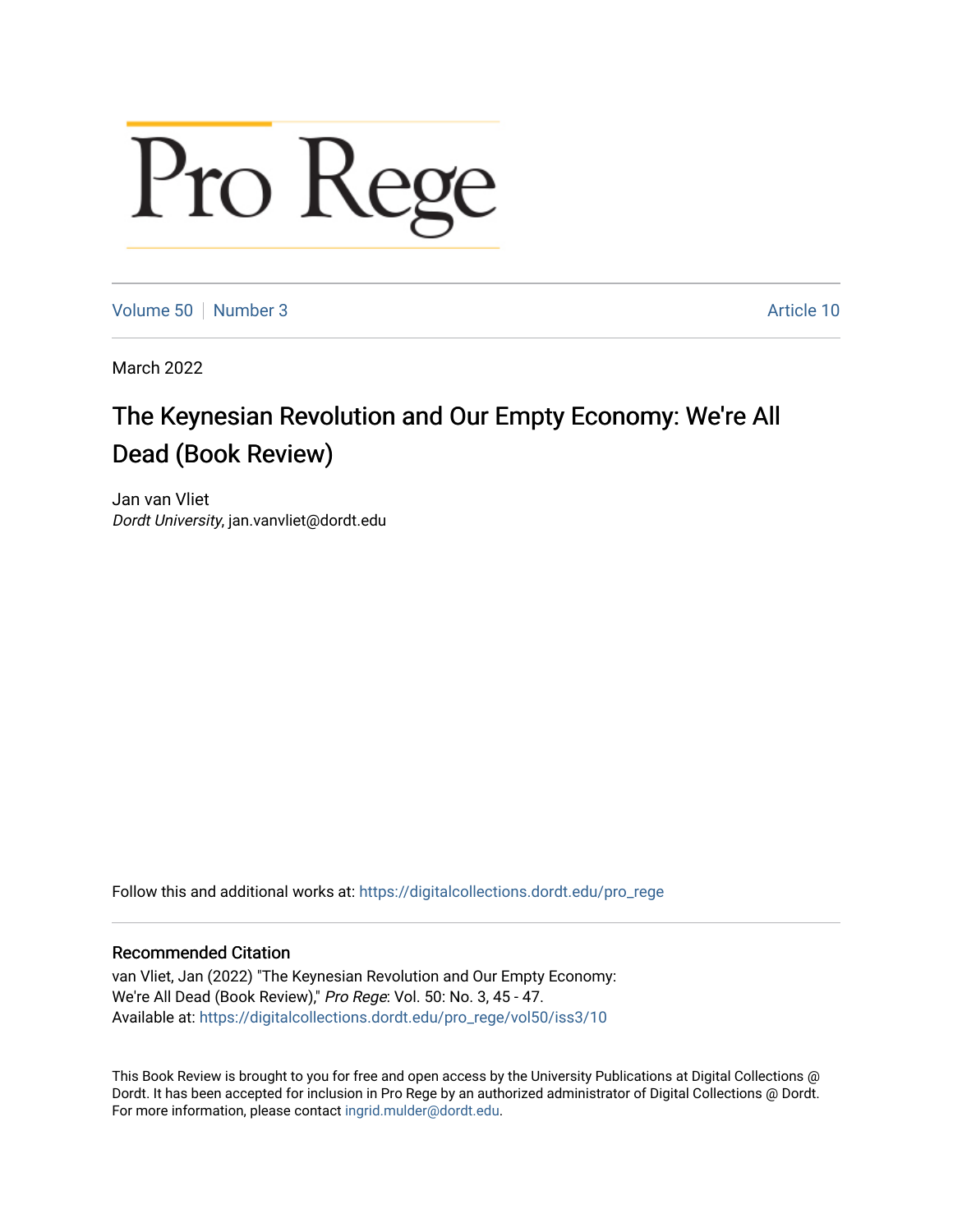Victor V. Claar and Greg Forster, *The Keynesian Revolution and Our Empty Economy: We're All Dead.* Cham, Switzerland: Springer/Palgrave Macmillian, 2019. 345 pp. ISBN 978-3-030- 15807-1. Reviewed by J. van Vliet, Professor of Economics at Dordt University. This article was originally printed in the *Journal of Markets & Morality*, Acton Institute, Spring 2021 issue, which has given permission for its publication in *Pro Rege*.

The U.S. economy is moving along quite nicely—if not particularly robustly—and has been doing so since the official closing of the Great Recession in July of 2009. We have experienced the longest economic growth period in U.S. history, approaching its eleventh year in July. The official unemployment rate is at a 50-year low, price inflation seems a thing of the past, interest rates have been at "zero bound" for years, and, until quite recently, consumer and business confidence have approached twenty-year highs: for all intents and purposes, an 11-year *Pax Economica*, despite the massive twin deficits here in the U.S., which many (economists) argue is not a problem in our new global world. (I happen to think it is.)

It was during this period of growing economic wealth that Claar and Forster labored for seven years to explain why this prosperity is meaningless.

The *Keynesian Revolution* represents a multidisciplinary, panoramic study in support of the book's central thesis: that "there is no moral core to our prosperity" (2) and that Americans are stricken with an "anxiety of affluence" because "our prosperity is "hollow" and our economy "empty" (4). This current state of affairs has deep historical roots; and, channeling Adam Smith, the authors seek to construct a "dialogue between economics and moral philosophy" (9) by digging deep to uncover where it was that things went awry. Having identified the source, they then suggest a cure—an economic discipline grounded in normative moral integrity with a teleology of human flourishing.

The heart of the study surrounds the specific ethical, moral, and cultural nature of what the authors label the "Consumption Paradigm," a model of economics that had its origins with well-known 20th-century economic guru John Maynard Keynes. The authors helpfully prepare readers for understanding the significance of this reigning metaphysical construct and just how much of a historical sea change this turn represents, by walking them through the history of western economic thought. This excursion demonstrates just how much off course the discipline has been blown by the crosswinds of changing cultural imperatives, shifting systems of morality, and even radical deviations from what it has always meant to be human.

For the first couple of millennia—essentially from Socrates to Smith—matters of economics coalesced around commonly held principles of human nature, morality, and consequence. Despite the vastly differing metaphysical and epistemological structures inherent in, successively, the ages of Nature, Revelation (Christian), and Reason, ethics always mattered. From the early philosophers to Adam Smith, regardless of humanity's authority structure, the grand presupposition of western culture was that of the supremacy of a higher, greater purpose than existence in the here and now. These three reigning paradigms agreed here, even if they differed everywhere else.

It was during the late Enlightenment period after Adam Smith—that this grand presupposition was supplanted by the view that human happiness, understood as "pleasure or preference-satisfaction" (44), became the new *summum bonum*. This marked the abandonment of moral concerns in the discipline of economics. In applying their thesis to the here and now, the authors draw from various representatives —names familiar to any economic historian—to make the compelling case that the "American Experiment" represents a curious "hybrid" of these three paradigms. In setting the stage for what comes next, the rather bold assertion is made that it was English clergyman and economist Robert Malthus who subverted the anthropology of economics from its formerly more elevated and nobler teleological purpose to one of crass materialism (54).

This spelled the end of moral philosophy in economic (now) science. A new era had been ushered in, a new economic age of abstractions, deductive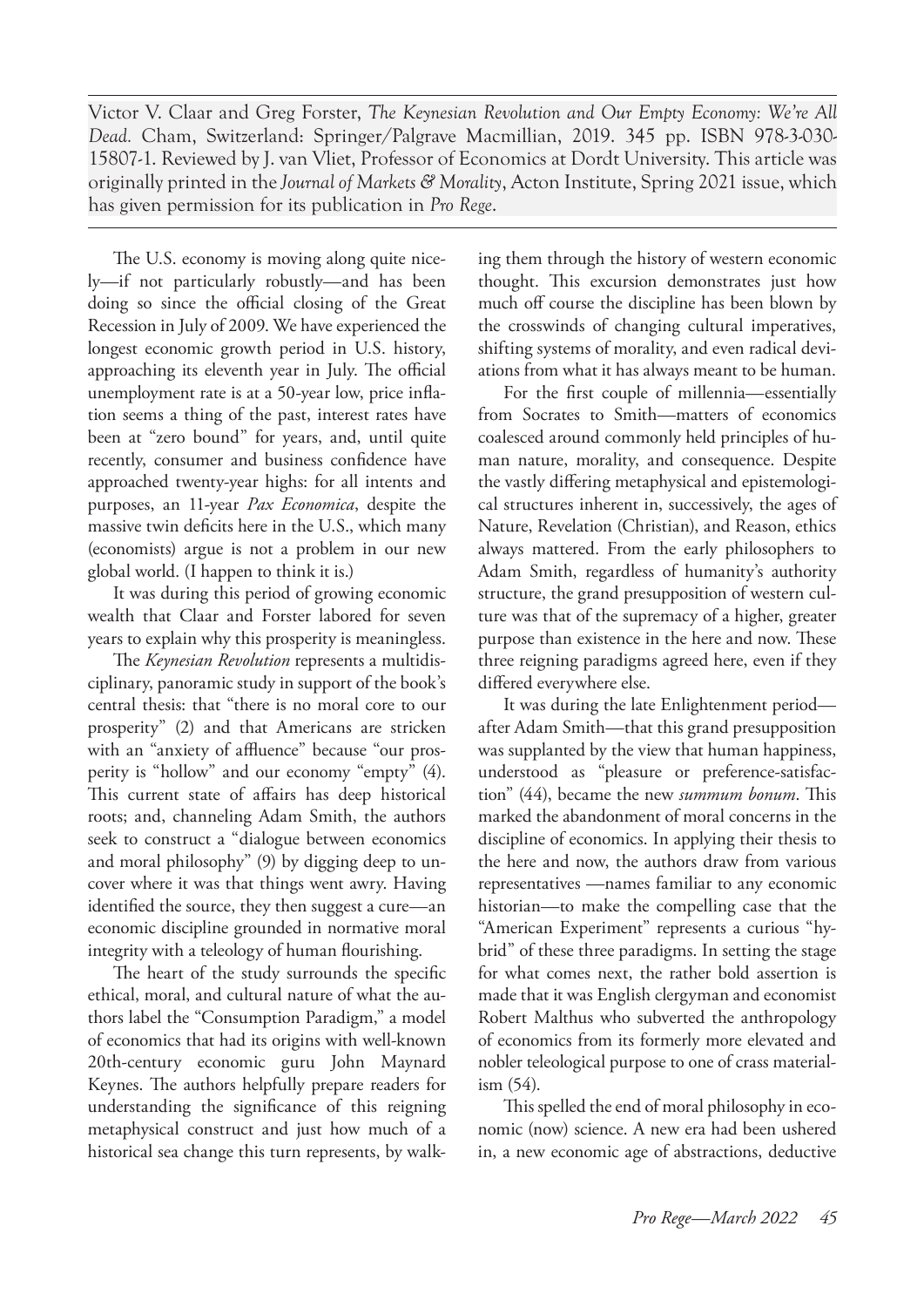reasoning, and quantitative analysis. An intellectual battle over economic method ensued where pride of place was granted to "positive" (over "normative") economics, with the concomitant disappearance of teleological categories. In fact, the term "normative" underwent drastic redefinition. It came to mean "maximizing utility"—satisfying the all-consuming and insatiable appetite to consume in the here and now. Economics itself now came to be repositioned as a "positive" science, a turn from an inherently moral discipline to one which was ethically neutral, and this despite ideological pushback from both the right and the left. Then, in the late-nineteenth and early-twentieth centuries, many cultural events combined to facilitate Keynes and the "Keynesian Revolution," and the economy became politicized with the growth of state power following the first world war.

Enter a revised, pleasure-seeking *homo economicus* and the ushering in of utilitarianism as the sole purpose and meaning of life. Although by then not an entirely new anthropology, this reductionistic view of humanity blended well with the moral and social vision of Keynes, a vision he developed and nurtured with his Bloomsbury Group association and his personal philosophy and proclivities. According to the authors, Mill's already attenuated and "robotlike" anthropology became an "animalistic" one under Keynes and set the stage for his Consumption Paradigm, which was perpetuated and systemically normalized by Keynesian disciples through the twentieth century. Under the tremendous influence of Paul Samuelson's introductory economics textbook in U.S. higher education, this amoral and a-teleological understanding of economics was not only popularized but became standard economic dogma. The Keynesian revolution was complete; the counter-revolutions mounted by the Chicago and Austrian schools were doomed to failure since their systems accommodated the central tenets of Keynes' *home economicus* even as they chipped away at "subordinate" issues (178). These systems, too, have reordered the purpose of all honorable economic enterprise, from one focused on human progress and flourishing, to one where consumer appetites represent the singular intrinsic good.

In their appeal to restore dignity and morality

to our economic system, the authors articulate a well-reasoned and certainly appealing prescription to such a system—"a moral consensus paradigm." This model appeals to all who have a concern for morality and teleology. If the goal of economics is human flourishing, the recommended paradigm certainly delivers that. It is a model that applies the Creator's image-bearing capacity of all humanity to economic science. This means recognizing the drive to be productive and creative; it means circumspect behavior in our production and consumption activities, which itself will result in stewardship of creation's resources; it means recognizing the dignity of all humanity. Only then will the damaging cultural legacy, with the associated consumerism and materialism of the Keynesian Revolution, be overturned.

This historiographical project is a very valuable one. It is deep and thought-provoking and reminds the reader to reflect on the ultimacy to which he or she was created, to have high regard for transcendent reality, to locate all human endeavor within an epistemological framework that presupposes an honorable teleology, out of which flow actions in pursuit of high ends—ultimately, the flourishing of humanity. For this constant reminder, we owe the authors a debt of gratitude.

Yet rarely have I read a manuscript that has so regularly reminded me of Marshall McLuhan's dictum that "the medium is the message." The choice of language and sentiment used to describe Lord Keynes and his thought is often hyperbolic, even bordering on the derisive. In describing Keynes' "animal spirits," for example (the phrase appears multiple times in the book, once misspelled at p. 142), the authors characterize Keynes as imbibing deep in "the darker realms of the human psyche" as he inhabited the Freudian "psychic netherworld" and brought the discipline of economics there with him (112-13).

This read of Keynes is alarmingly disingenuous. The long-established "conventional wisdom" on this much-quoted Keynes-speak (to use a phrase popularized by Canadian-American economist John Kenneth Galbraith, incidentally also not spared the Claar/Forster censure) is much more helpful in understanding Keynesianism: "animal spirits" underscores the capricious and at times ar